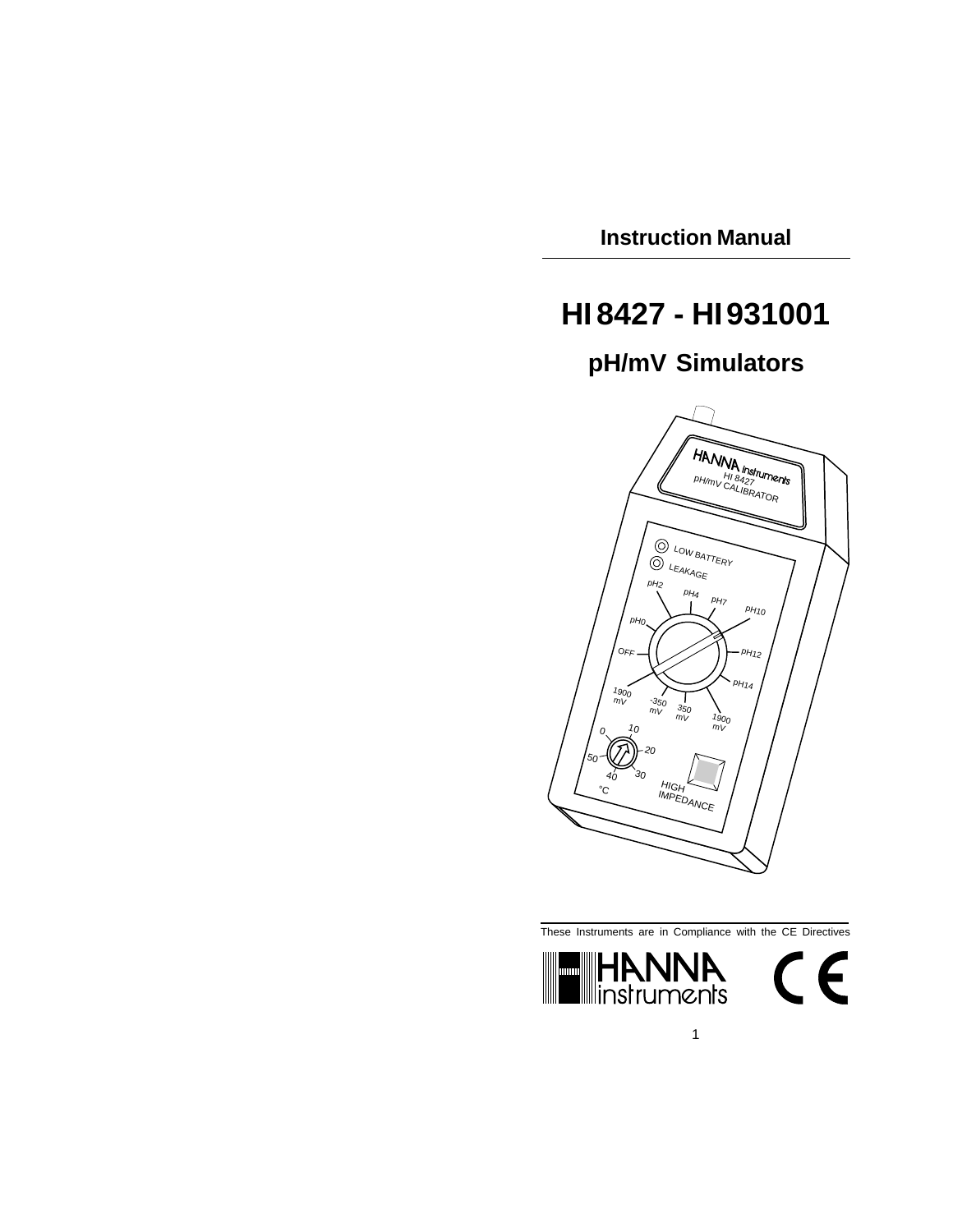Dear Customer,

Thank you for choosing a Hanna Instruments Product.

Please read this instruction manual carefully before using the instrument.

This manual will provide you with all the necessary information for the correct use of the instrument, as well as a more precise idea of its versatility in a wide range of applications.

These instruments are in compliance with the **CE** directives EN 50081-1 and EN 50082-1.

### **TABLE OF CONTENTS**

| Preliminary Examination  3           |  |
|--------------------------------------|--|
|                                      |  |
| Functional Description HI 8427  4    |  |
| Functional Description HI 931001  5  |  |
|                                      |  |
|                                      |  |
| High Impedance Calibration  10       |  |
| pH Values at Various Temperature  11 |  |
| Battery Replacement 12               |  |
|                                      |  |
|                                      |  |
| CE Declaration of Conformity  15     |  |

*ISO 9000 Certified Company since 1992*

#### **PRELIMINARY EXAMINATION**

Remove the instrument from the packing material and examine it carefully to make sure that no damage has occurred during shipment. If noticeable damage is found, immediately notify your Dealer.

Each pH/mV simulator is supplied complete with:

- • **HI 7858/1** BNC/BNC Coaxial Cable;
- **Note:** Save all packing material until the instrument has been observed to function correctly because all defective items must be returned to the Dealer in their original packing.

### **GENERAL DESCRIPTION**

**HI 8427** and **HI 931001** are portable pH/mV simulators designed specifically for calibrating pH and mV (ORP) meters. Two calibration ranges are provided:

from 0 to 14 pH and from -1900 to 1900 mV with **HI 8427;**

from 0 to 14 pH and from -1000 to 1000 mV with **HI 931001**.

**HI 931001** provides with pH/mV values at 25°C.

**HI 8427** allows the manual temperature compensation and is equipped with a HIGH IM-PEDANCE key and LEAKAGE LED to verify if the connection cable is in perfect condition.

A low battery indicator will be lit when the simulator battery runs low.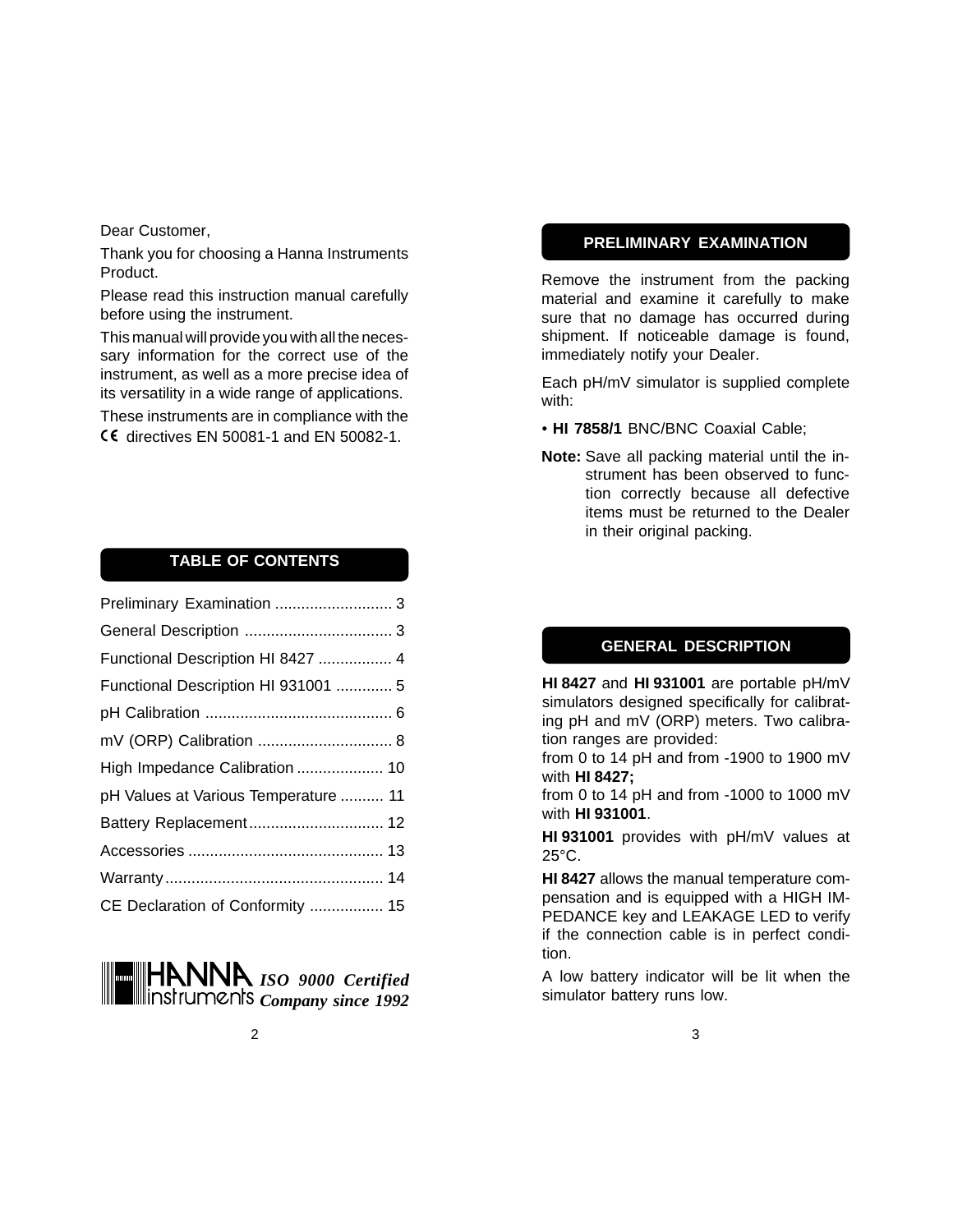## **FUNCTIONAL DESCRIPTION HI 8427**



- 1. Rotary Knob
- 2. Switch Off Selection
- 3. pH Outputs Selection
- 4. mV Outputs Selection
- 5. Temperature Compensation Knob
- 6. High Impedance Key
- 7. Low Battery LED
- 8. Leakage LED
- 9. BNC Socket

| Range                       | рH<br>mV | 0, 2, 4, 7, 10, 12, 14<br>-1900, -350, 350, 1900 |
|-----------------------------|----------|--------------------------------------------------|
| Accuracy<br>( @ 20°C/68°F)  | рH<br>mV | ±0.1<br>±5                                       |
| Temperature<br>Compensation |          | Manual from 0 to 50°C<br>(32 to 122°F)           |
| High Impedance Test         |          | $10^9 \Omega$                                    |
| <b>Battery Type</b>         |          | 9V                                               |
| <b>Life</b>                 |          | 100 hours of continuous use                      |
| Environment                 |          | 0 to 50°C (32 to 122°F); 95% RH                  |
| <b>Dimensions</b>           |          | 180x83x40 mm (7.1 x 3.3 x 1.6")                  |
| Weight                      |          | 255 g (9 oz.)                                    |

## **FUNCTIONAL DESCRIPTION HI 931001**



- 1. LCD Display
- 2. ON/OFF Key
- 3. Range Selection Key
- 4. pH/mV Coarse Setting Knob
- 5. pH/mV Fine Setting Knob
- 6. BNC Socket

| рH<br>Range             | 0.00 to 14.00                       |
|-------------------------|-------------------------------------|
| mV                      | $-1000$ to $1000$                   |
|                         |                                     |
| <b>Resolution</b><br>рH | 0.01                                |
| mV                      |                                     |
| рH<br>Accuracy          | ±0.01                               |
| (@20°C/68°F) mV         | $+1$                                |
| <b>EMC Typical pH</b>   | ±0.02                               |
| <b>Deviation</b><br>mV  | +2                                  |
| <b>Temperature</b>      | All output values simulated         |
| Compensation            | at 25°C (77°F)                      |
| <b>Battery Type</b>     | 9V                                  |
| Life                    | 500 hours of continuous use         |
| Environment             | 0 to 50°C (32 to 122°F); 95% RH     |
| <b>Dimensions</b>       | 180 x 83 x 40 mm (7.1 x 3.3 x 1.6") |
| Weight                  | 320 g (11.3 oz.)                    |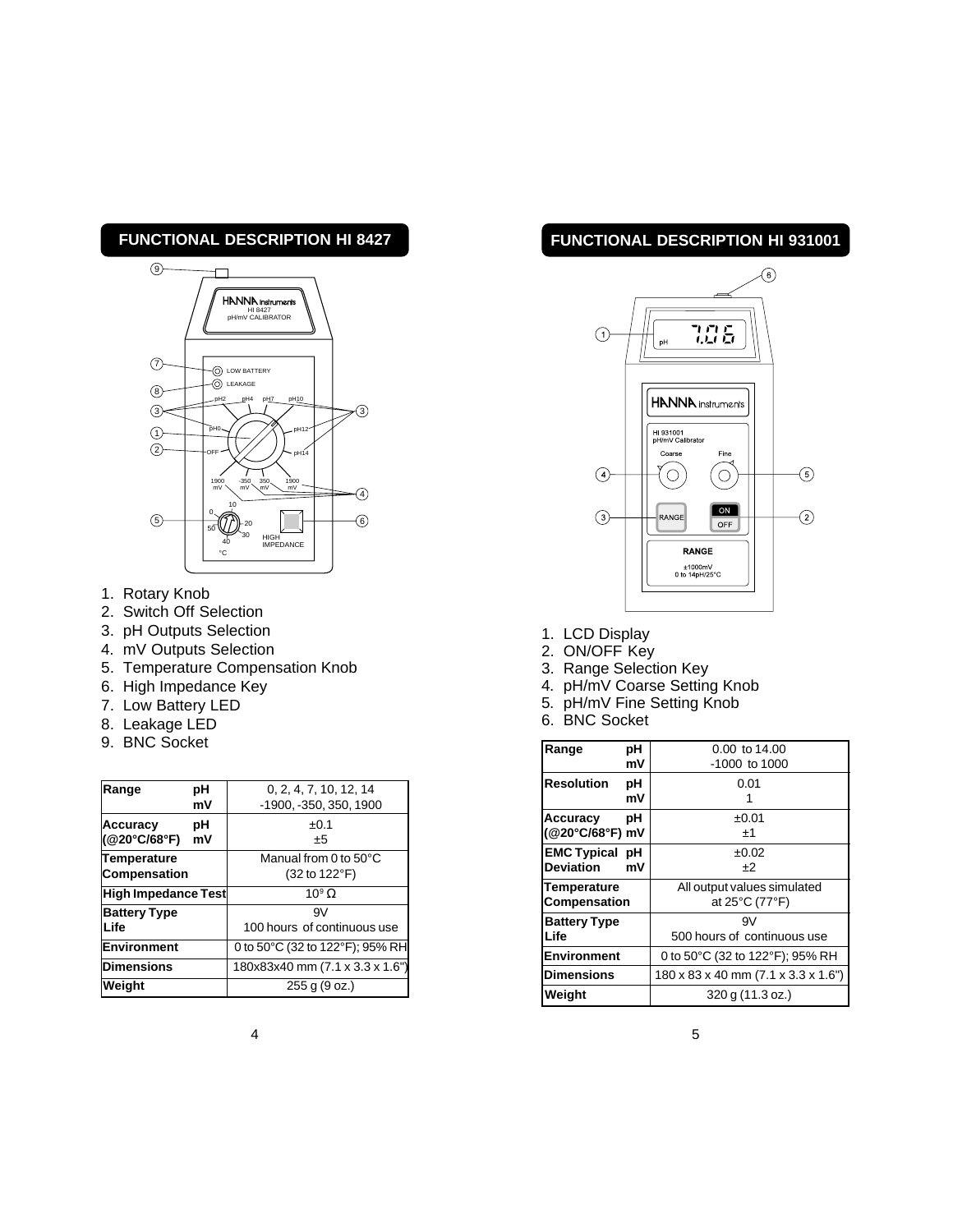#### **pH CALIBRATION**

#### **HI 8427:**

• Connect the simulator to the pH meter using the **HI 7858/1** cable provided.



pH7

- Switch the pH meter on and select pH 7 on the simulator. Make sure that the LOW BATTERY LED is not lit. If it is lit, change the battery of the simulator before performing the calibration.
- Verify that the pH meter displays the pH 7 message. If not, adjust the pH meter until the correct reading pH 7 is displayed (refer to the pH meter instruction manual).
- Select any other pH value on the simulator and set the °C knob to the desired working temperature (e.g. pH 4 at 30°C).



HI 8427  $p = 1$  and  $p = 1$  and  $p = 2$  and  $p = 2$ 

If your pH meter has a temperature probe connected to it, set the °C knob to the measured temperature displayed by your pH meter.

If your meter is manually compensated for temperature, adjust the temperature settings for both the pH meter and the simulator to the same temperature.

• Verify that the pH meter displays the correct pH value compensated at the working temperature. If not, adjust the pH meter to read the correct value.

**Note:** The °C knob is not effective during pH 7 calibration, since pH 7 is used as reference.

#### **HI 931001:**

• Connect the simulator to the pH meter using the **HI 7858/1** cable provided.



- Manually set the temperature compensation of your meter to 25°C.
- Switch the simulator on and select the pH mode by pressing the RANGE key.



**OFF ON**

- Make sure that the two additional decimal points are not displayed. If they are displayed, change the battery of the simulator before performing the calibration.
- Turn the Coarse and Fine knob to set any desired pH value and make sure that the pH meter you are checking reflects the correct result (e.g. 7.01 pH).



If not, adjust the pH meter until the correct reading is displayed (refer to the pH meter instruction manual).

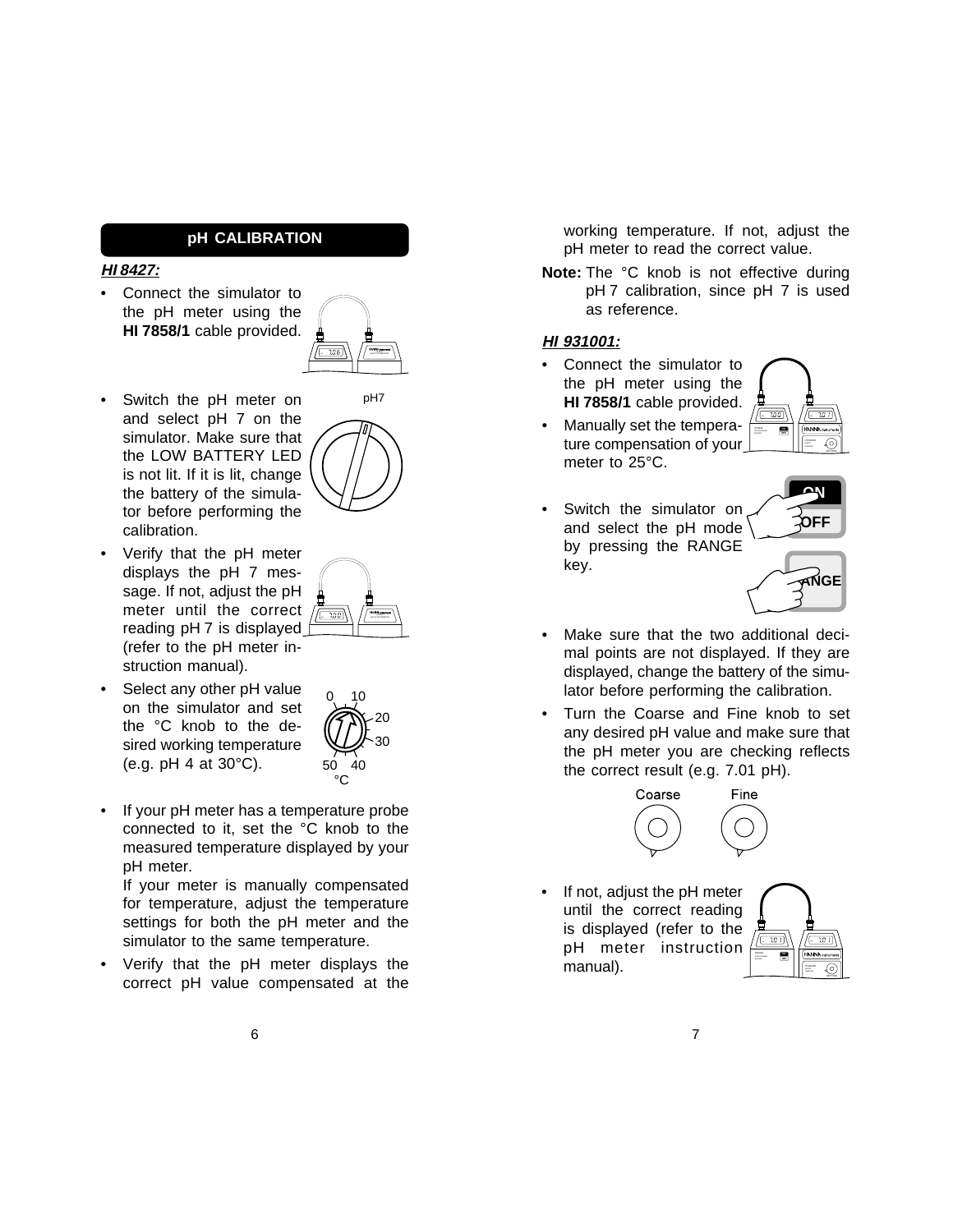#### **mV (ORP) CALIBRATION**

#### **HI 8427:**

Connect the simulator to the mV (ORP) meter using the **HI 7858/1** cable provided.



mV

- Switch the mV meter on and select the desired mV value on the simulator. Make sure that the LOW BATTERY LED is not lit. If it is lit, change the battery of the simulator before performing the calibration. -350
- If the meter is not displaying the correct mV value, adjust the meter until it displays the correct mV (refer to the mV meter instructions manual).
- **Note:** The °C knob is not effective during mV calibration.

#### **HI 931001:**

• Connect the simulator to the mV (ORP) meter using the **HI 7858/1** cable provided. pH pH



• Switch the simulator on and select the mV mode by pressing the RANGE key.



- Make sure that the the two additional decimal points are not displayed. If they are displayed, change the battery of the simulator before performing the calibration.
- Turn the Coarse or Fine knob to any desired value and make sure that the mV meter you are checking reflects the correct result.



If not, adjust the mV meter until the correct reading is displayed (refer to the mV meter instruction manual).

mV mV SETTING

**Note:** Temperature compensation does not apply here.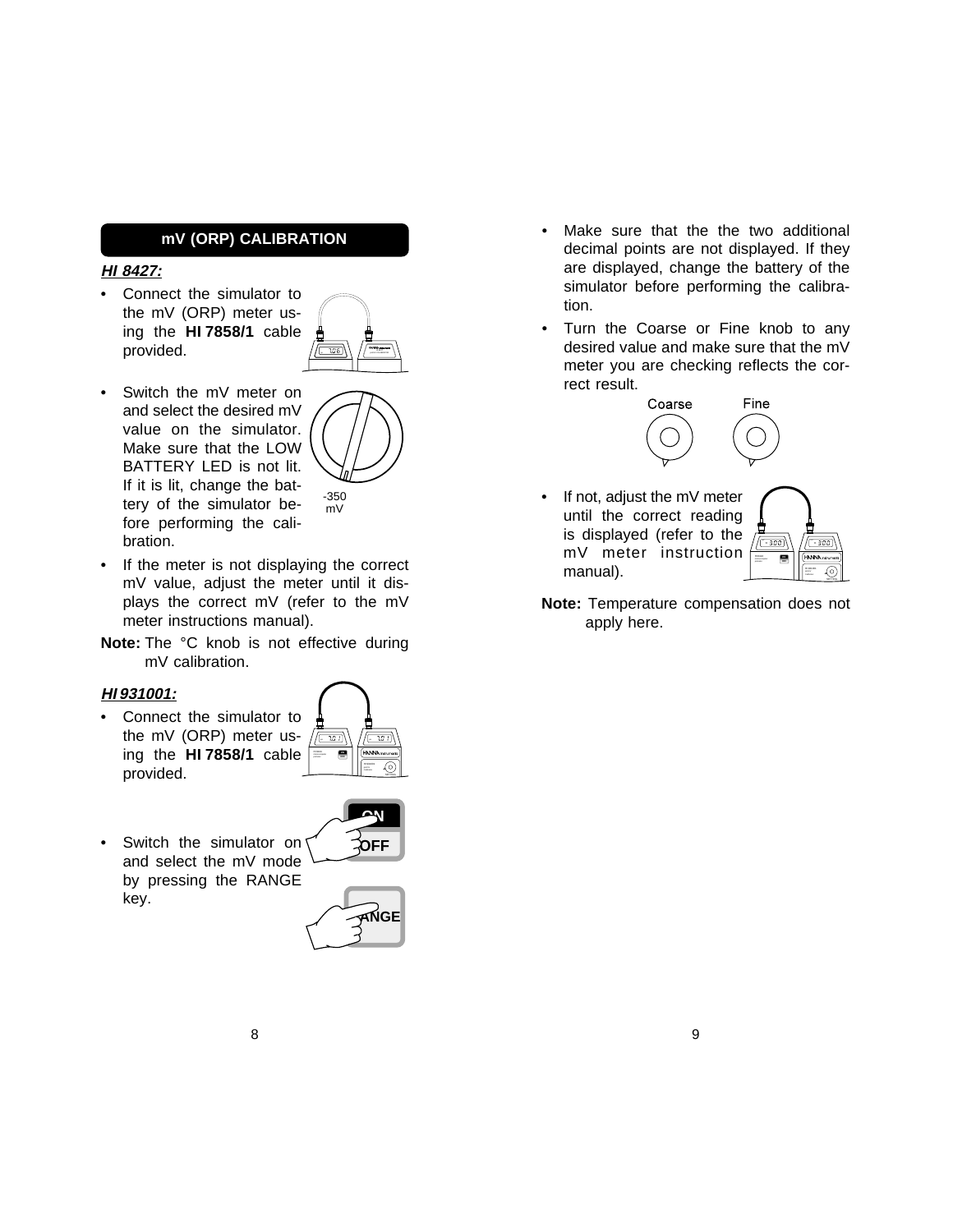### **CABLE HIGH IMPEDANCE TEST**

#### **HI 8427 only:**

• Connect the simulator to the cable (e.g.HI 7855).



- Press the HIGH IMPED-ANCE key and observe the LEAKAGE LED while you are turning the simulator rotary knob to any pH/mV value.
- If the LED does not light, the cable and connector going to the meter are in perfect condition.
- If the LED is lit, it means there is a leakage problem with the cable and connector and you should check/replace it.



HIGH IMPEDANCE

ヽ╵╱  $-$  (O) LEAKAGE  $7.1\times$ 

### **pH VALUES AT VARIOUS TEMPERATURE**

Temperature has an effect on pH. The calibration buffer solutions are effected by temperature changes to a lesser degree than normal solutions (see table below).

This pH simulation will not be affected by this chemical behavior.

**Note**: With **HI 8427** your pH meter will always show the pH buffer solution at the standard temperature of 25ºC.

|    | <b>TEMP</b> | <b>pH VALUES</b> |      |      |      |       |
|----|-------------|------------------|------|------|------|-------|
| °C | °F          | 4.01             | 6.86 | 7.01 | 9.18 | 10.01 |
| 0  | 32          | 4.01             | 6.98 | 7.13 | 9.46 | 10.32 |
| 5  | 41          | 4.00             | 6.95 | 7.10 | 9.39 | 10.24 |
| 10 | 50          | 4.00             | 6.92 | 7.07 | 9.33 | 10.18 |
| 15 | 59          | 4.00             | 6.90 | 7.04 | 9.27 | 10.12 |
| 20 | 68          | 4.00             | 6.88 | 7.03 | 9.22 | 10.06 |
| 25 | 77          | 4.01             | 6.86 | 7.01 | 9.18 | 10.01 |
| 30 | 86          | 4.02             | 6.85 | 7.00 | 9.14 | 9.96  |
| 35 | 95          | 4.03             | 6.84 | 6.99 | 9.10 | 9.92  |
| 40 | 104         | 4.04             | 6.84 | 6.98 | 9.07 | 9.88  |
| 45 | 113         | 4.05             | 6.83 | 6.98 | 9.04 | 9.85  |
| 50 | 122         | 4.06             | 6.83 | 6.98 | 9.01 | 9.82  |
| 55 | 131         | 4.07             | 6.84 | 6.98 | 8.99 | 9.79  |
| 60 | 140         | 4.09             | 6.84 | 6.98 | 8.97 | 9.77  |
| 65 | 149         | 4.11             | 6.85 | 6.99 | 8.95 | 9.76  |
| 70 | 158         | 4.12             | 6.85 | 6.99 | 8.93 | 9.75  |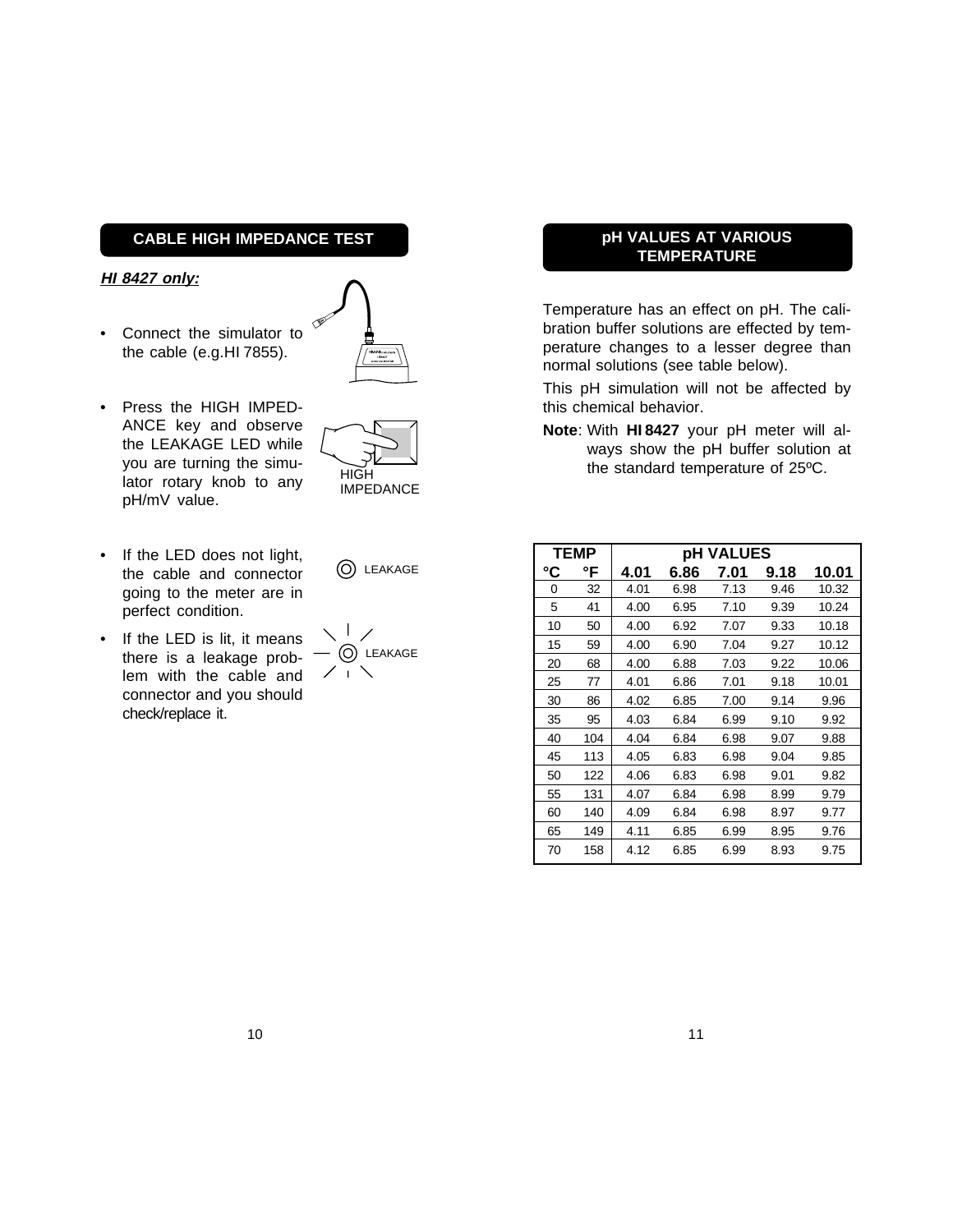## **BATTERY REPLACEMENT**

The instruments use a 9 volt battery that lasts for approximately 100 hours or 500 hours of continuous use with **HI 8427** and **HI 931001** respectively.

In the event of dead battery the LOW BATTERY LED of LOW BATTERY (Q) LEAKAGE

**HI 8427** will be lit or two additional decimal points will be displayed on **HI 931001**.

| pH | -'∼' |
|----|------|
|    |      |
|    |      |

Battery replacement must only take place in a non hazardous area using the battery types specified in this instruction manual (see page 11).

To change battery, slide the bottom back cover, replace the old battery and replace the cover.





## **ACCESSORIES**

- **HI 710001** Soft carrying case for HI 931001, dimensions 230 x 100 x 50 mm
- **HI 7858/1** Extension cable with 3 mm diameter (0.12"), 1m (3.3') long
- **HI 7858/3** Extension cable with 3 mm diameter (0.12"), 3m (9.9') long
- **HI 7858/5** Extension cable with 3 mm diameter (0.12"), 5m (16.5') long
- **HI 7858/10** Extension cable with 3 mm diameter (0.12"), 10m (33') long
- **HI 7858/15** Extension cable with 3 mm diameter (0.12"), 15m (49.5') long



**HI 710031** Hard carrying case, dimensions 340 x 230 x 90 mm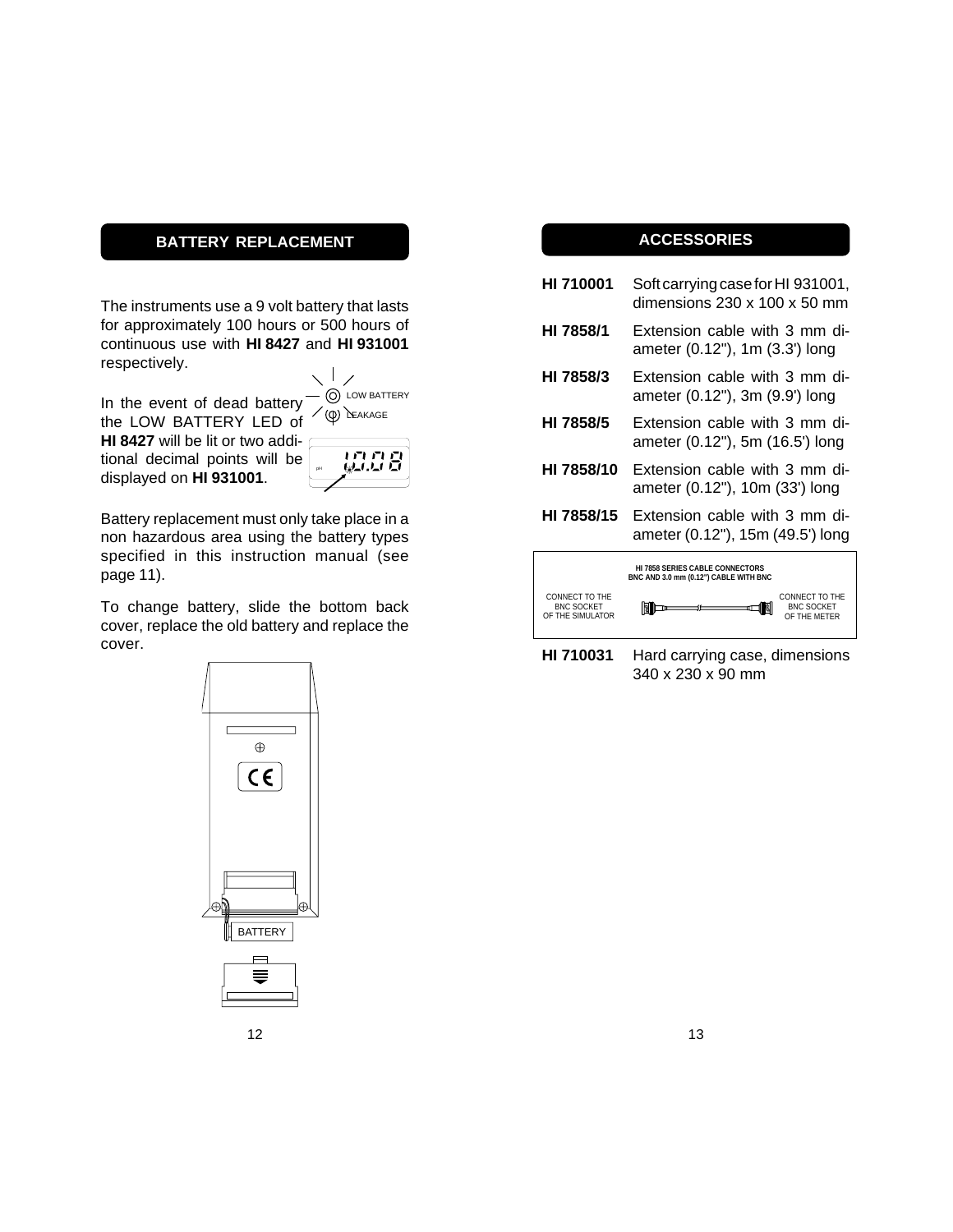### **WARRANTY**

All Hanna Instruments **meters are warranted for two years** against defects in workmanship and materials when used for their intended purpose and maintained according to instructions. **The electrodes and the probes are warranted for a period of six months.** This warranty is limited to repair or replacement free of charge.

Damages due to accidents, misuse, tampering or lack of prescribed maintenance are not covered.

If service is required, contact the dealer from whom you purchased the instrument. If under warranty, report the model number, date of purchase, serial number and the nature of the failure. If the repair is not covered by the warranty, you will be notified of the charges incurred. If the instrument is to be returned to Hanna Instruments, first obtain a Returned Goods Authorization number from the Customer Service department and then send it with shipping costs prepaid. When shipping any instrument, make sure it is properly packaged for complete protection.

To validate your warranty, fill out and return the enclosed warranty card within 14 days from the date of purchase.

Hanna Instruments reserves the right to modify the design, construction and appearance of its products without advance notice.

## **CE DECLARATION OF CONFORMITY**

| <b>HE HANNA</b><br>Instruments                        |                                                                    |                                                                             |
|-------------------------------------------------------|--------------------------------------------------------------------|-----------------------------------------------------------------------------|
|                                                       |                                                                    | CE<br><b>DECLARATION OF CONFORMITY</b>                                      |
| We                                                    |                                                                    |                                                                             |
| Hanna Instruments Srl<br>Via Fermi 10<br><b>ITALY</b> | 35030 Sarmeola di Rubano (PD)                                      |                                                                             |
|                                                       | herewith certify that the pH/mV simulators                         |                                                                             |
|                                                       | HI 8427                                                            | HI 931001                                                                   |
|                                                       |                                                                    | have been tested and found to be compliant with the following regulations:  |
| <b>IEC 801-2</b><br>IEC 801-3<br>EN 55022             | Electrostatic Discharge<br><b>RF</b> Radiated<br>Radiated, Class B |                                                                             |
| Date of Issue: 20-12-1995                             |                                                                    | D.Volpato - Engineering Manager<br>On hehalf of<br>Hanna Instruments S.r.l. |

#### **Recommendations for Users**

Before using these products, make sure that they are entirely suitable for the environment in which they are used.

Operation of these instruments in residential area could cause unacceptable interferences to radio and TV equipments, requiring the operator to take all necessary steps to correct interferences.

Any variation introduced by the user to the supplied equipment may degrade the instruments' EMC performa

In HI 8427, with an applied field of 3V/m, no leakage is signaled by the LEAKAGE led.

To avoid damages or burns, do not perform any measurement in microwave ovens.